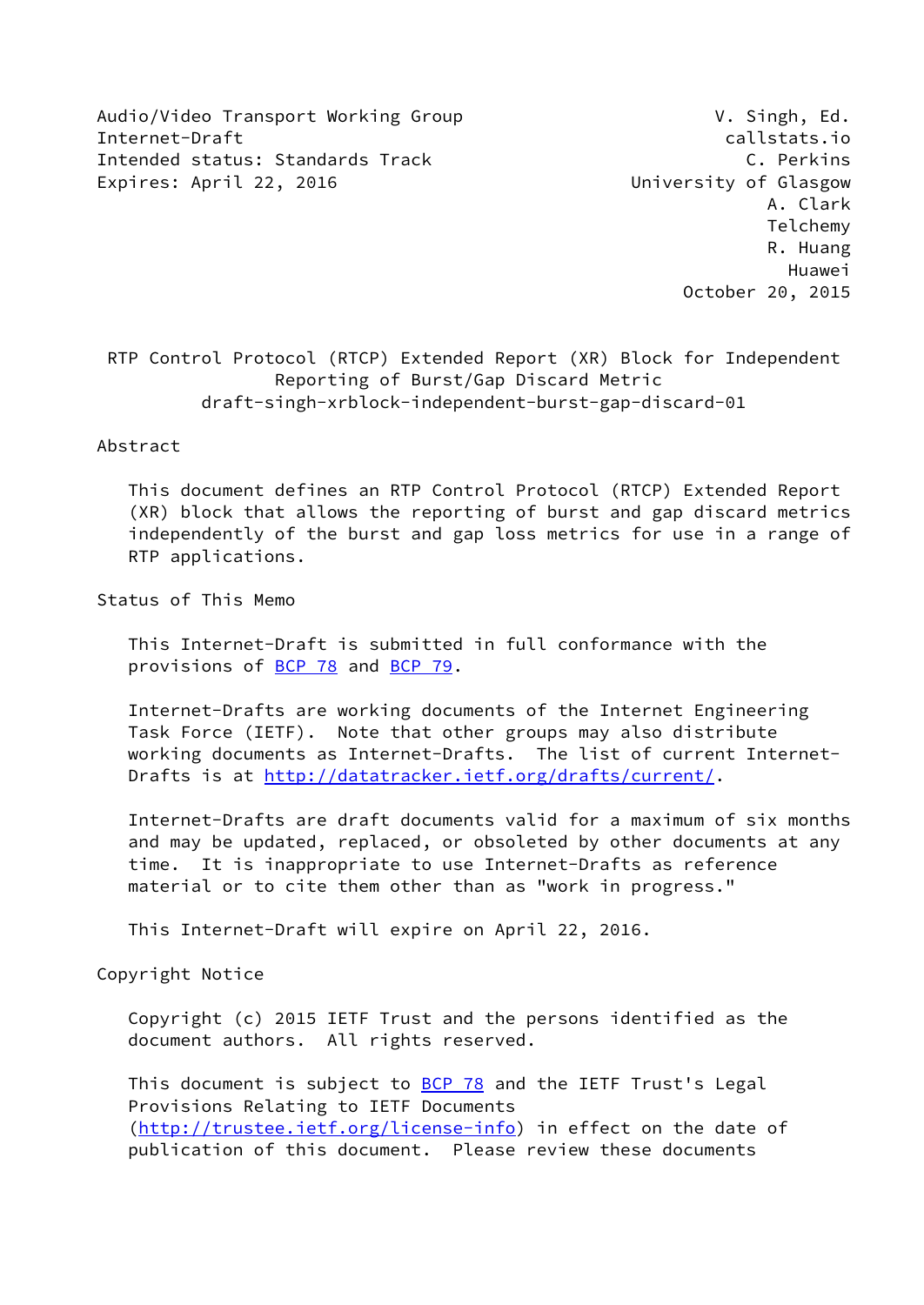<span id="page-1-1"></span>

 carefully, as they describe your rights and restrictions with respect to this document. Code Components extracted from this document must include Simplified BSD License text as described in Section 4.e of the Trust Legal Provisions and are provided without warranty as described in the Simplified BSD License.

Table of Contents

| $\overline{2}$  |
|-----------------|
| $\overline{2}$  |
| $\frac{3}{3}$   |
|                 |
| $\overline{4}$  |
| $\overline{4}$  |
|                 |
| $\frac{5}{5}$   |
|                 |
| $\overline{1}$  |
| $\underline{8}$ |
| $\underline{8}$ |
| $\underline{8}$ |
| 9               |
| $\overline{a}$  |
| $\underline{9}$ |
| 9               |
| 9               |
| 9               |
| 9               |
| 10              |
| 10              |
| 10              |
| 10              |
| 12              |
|                 |

# <span id="page-1-0"></span>[1](#page-1-0). Introduction

<span id="page-1-2"></span>[1.1](#page-1-2). Burst-Gap Discard Metrics Block

 This document defines a new block type that extends the metrics defined in [[RFC7003\]](https://datatracker.ietf.org/doc/pdf/rfc7003), the metrics in this report block can be used in a range of RTP applications. The new block type reports the proportion of packets discarded by the jitter buffer at the receiver in a burst and number of packets discarded depends on the dejitter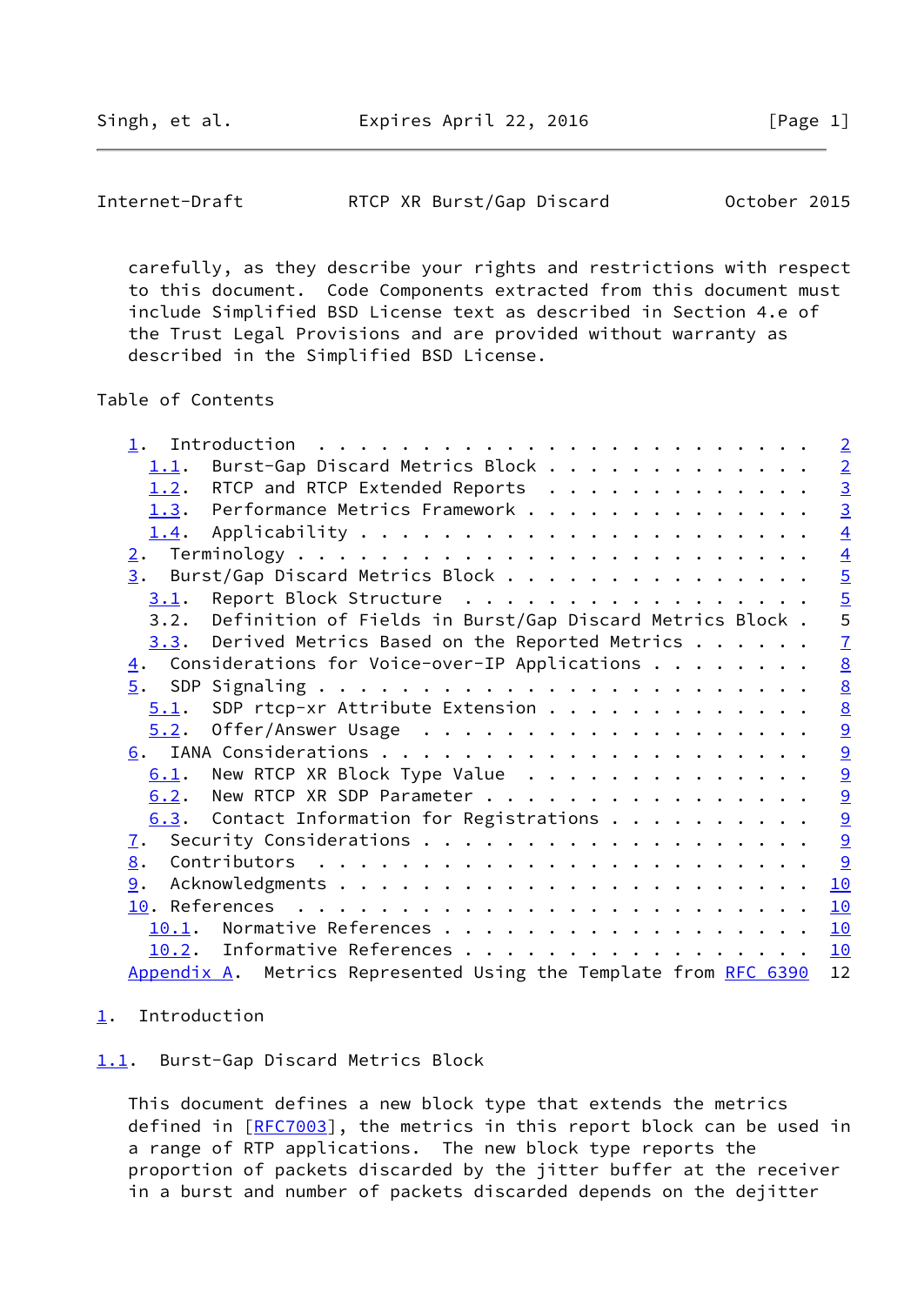buffer algorithm implemented by the endpoint.

 The new report block defined in this document is different from the one defined in [\[RFC7003](https://datatracker.ietf.org/doc/pdf/rfc7003)]. The metrics in [[RFC7003](https://datatracker.ietf.org/doc/pdf/rfc7003)] depends on the metrics in the burstgap loss metric defined in [\[RFC6958](https://datatracker.ietf.org/doc/pdf/rfc6958)].

| Expires April 22, 2016<br>Singh, et al. | [Page 2] |
|-----------------------------------------|----------|
|-----------------------------------------|----------|

<span id="page-2-1"></span>Internet-Draft RTCP XR Burst/Gap Discard October 2015

Consequently, an endpoint using [\[RFC7003](https://datatracker.ietf.org/doc/pdf/rfc7003)] MUST report it along with [\[RFC6958](https://datatracker.ietf.org/doc/pdf/rfc6958)] for it to be useful. The combined usage is useful when an endpoint observes correlated packet losses and discard. However, when the burst of packet losses and discards do not occur simultaneously, the application may prefer a concise report block that just reports the burstgap of discarded packets. The report block in this document provides the complete information and does not require additional report blocks. That is, this block reports: the total number of packets discarded, the total burst duration, and the total number of bursts, all of these metrics are missing in [\[RFC7003](https://datatracker.ietf.org/doc/pdf/rfc7003)].

 This block provides information on transient network issues. Burst/ gap metrics are typically used in cumulative reports; however, they may also be used in interval reports (see the Interval Metric flag in [Section 3.2](#page-5-0)). The variation in the number of packet discard in a burst affects the user experience. Based on the metrics reported in the block, the sending endpoint may change the packetisation interval, vary the bitrate, etc. The report may additionally be used for diagnostics [\[RFC6792](https://datatracker.ietf.org/doc/pdf/rfc6792)]. The metric belongs to the class of transport-related end-system metrics defined in [\[RFC6792](https://datatracker.ietf.org/doc/pdf/rfc6792)].

 The definitions of "burst", "gap", "loss", and "discard" are consistent with the definitions in  $[RECS611]$ . To accommodate the range of jitter buffer algorithms and packet discard logic that may be used by implementors, the method used to distinguish between bursts and gaps shall use an equivalent method to that defined in Section [4.7.2 of \[RFC3611\]](https://datatracker.ietf.org/doc/pdf/rfc3611#section-4.7.2). Note that reporting the specific jitter buffer algorithms and/or packet discard logic is out of the scope of this document.

<span id="page-2-0"></span>[1.2](#page-2-0). RTCP and RTCP Extended Reports

 The use of RTCP for reporting is defined in [\[RFC3550](https://datatracker.ietf.org/doc/pdf/rfc3550)]. [\[RFC3611](https://datatracker.ietf.org/doc/pdf/rfc3611)] defined an extensible structure for reporting using an RTCP Extended Report (XR). This document defines a new Extended Report block for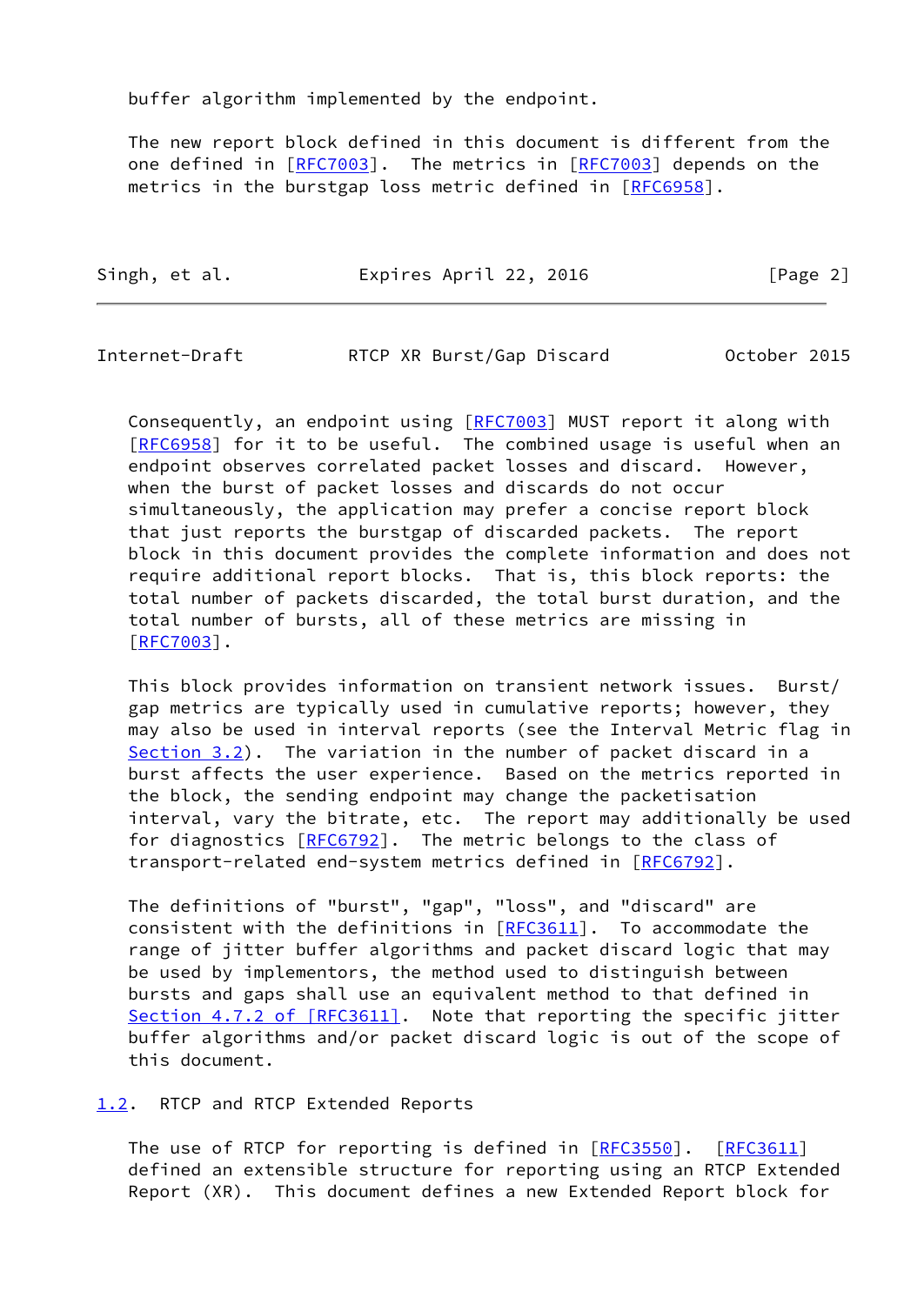use with [\[RFC3550](https://datatracker.ietf.org/doc/pdf/rfc3550)] and [\[RFC3611](https://datatracker.ietf.org/doc/pdf/rfc3611)].

<span id="page-3-0"></span>[1.3](#page-3-0). Performance Metrics Framework

 The Performance Metrics Framework [[RFC6390](https://datatracker.ietf.org/doc/pdf/rfc6390)] provides guidance on the definition and specification of performance metrics. The RTP Monitoring Framework [\[RFC6792](https://datatracker.ietf.org/doc/pdf/rfc6792)] provides guidelines for reporting block format using RTCP XR. The metrics block described in this document is in accordance with the guidelines in [\[RFC6390](https://datatracker.ietf.org/doc/pdf/rfc6390)] and [\[RFC6792](https://datatracker.ietf.org/doc/pdf/rfc6792)].

| Singh, et al. | Expires April 22, 2016 | [Page 3] |
|---------------|------------------------|----------|
|---------------|------------------------|----------|

<span id="page-3-2"></span>Internet-Draft RTCP XR Burst/Gap Discard October 2015

# <span id="page-3-1"></span>[1.4](#page-3-1). Applicability

 These metrics are applicable to a range of RTP applications that contain de-jitter buffers  $[REC5481]$  at the receiving end to smooth variation in packet-arrival time and don't use stream repair means, e.g., Forward Error Correction (FEC) [\[I-D.ietf-payload-flexible-fec-scheme](#page-10-5)] and/or retransmission [\[RFC4588](https://datatracker.ietf.org/doc/pdf/rfc4588)].

<span id="page-3-3"></span>[2](#page-3-3). Terminology

 The key words "MUST", "MUST NOT", "REQUIRED", "SHALL", "SHALL NOT", "SHOULD", "SHOULD NOT", "RECOMMENDED", "MAY", and "OPTIONAL" in this document are to be interpreted as described in [RFC 2119 \[RFC2119](https://datatracker.ietf.org/doc/pdf/rfc2119)].

In addition, the following terms are defined:

Received, Lost, and Discarded

 A packet shall be regarded as "lost" if it fails to arrive within an implementation-specific time window. A packet that arrives within this time window but is too early to be played out, too late to be played out, or thrown away before playout due to packet duplication or redundancy shall be regarded as discarded. A packet shall not be regarded as discarded if it arrives within this time window but is dropped during decoding by some higher layer decoder, e.g., due to a decoding error. A packet shall be classified as one of received (or OK), discarded, or lost. metric "cumulative number of packets lost" defined in [\[RFC3550](https://datatracker.ietf.org/doc/pdf/rfc3550)]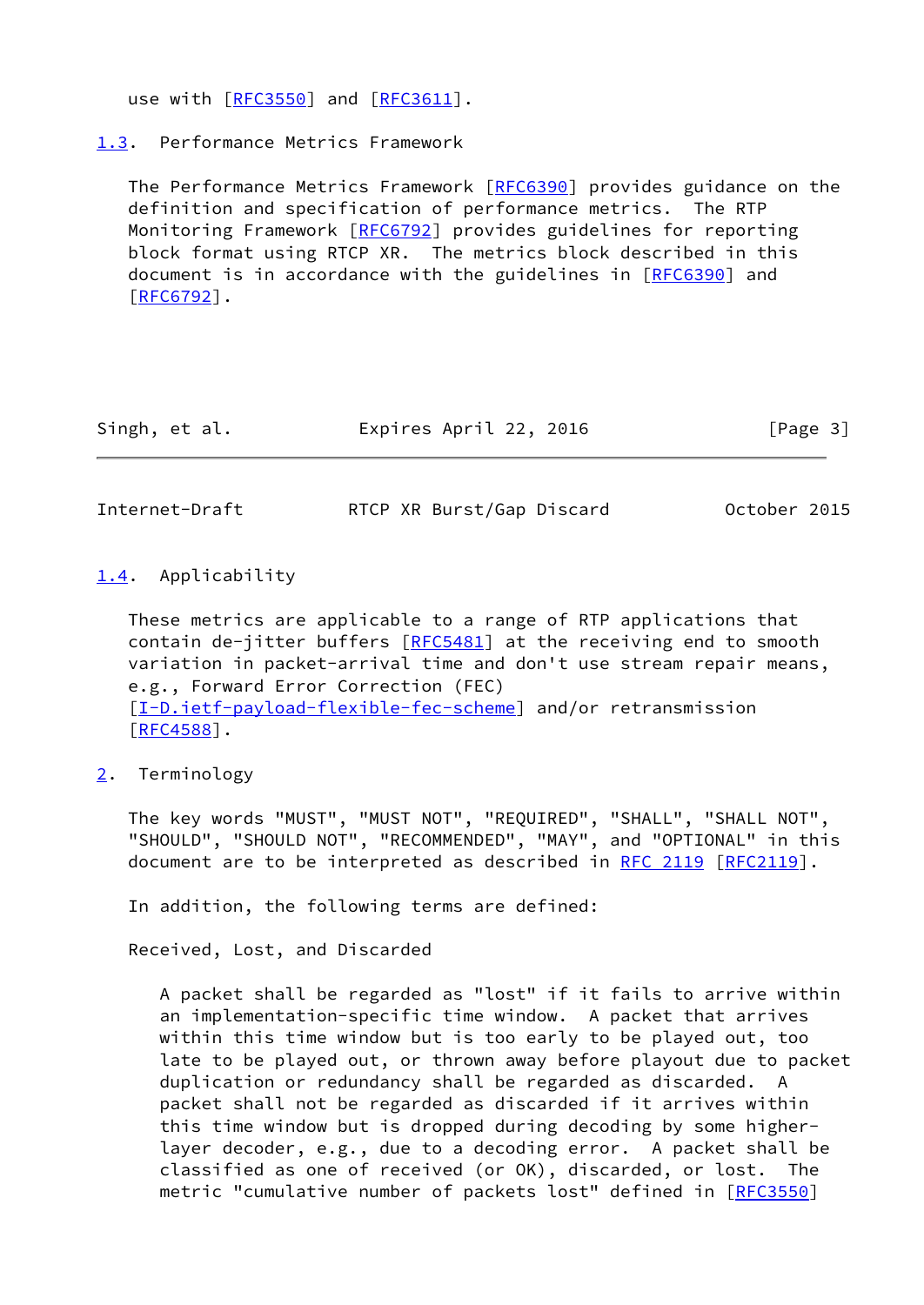reports a count of packets lost from the media stream (single synchronization source (SSRC) within a single RTP session). Similarly, the metric "number of packets discarded" defined in [[RFC7002\]](https://datatracker.ietf.org/doc/pdf/rfc7002) reports a count of packets discarded from the media stream (single SSRC within a single RTP session) arriving at the receiver. Another metric, defined in [\[RFC5725](https://datatracker.ietf.org/doc/pdf/rfc5725)], is available to report on packets that are not recovered by any repair techniques that may be in use. Note that the term "discard" defined here builds on the "discard" definition in [\[RFC3611](https://datatracker.ietf.org/doc/pdf/rfc3611)] but extends the concept to take into account packet duplication and reports different types of discard counts [\[RFC7002](https://datatracker.ietf.org/doc/pdf/rfc7002)].

Bursts and Gaps

 The terms "burst" and "gap" are used in a manner consistent with that of RTCP XR [[RFC3611\]](https://datatracker.ietf.org/doc/pdf/rfc3611). RTCP XR views an RTP stream as being divided into bursts, which are periods during which the discard rate is high enough to cause noticeable quality degradation (generally over 5 percent discard rate), and gaps, which are

| Singh, et al. | Expires April 22, 2016 | [Page 4] |
|---------------|------------------------|----------|
|---------------|------------------------|----------|

<span id="page-4-1"></span>Internet-Draft RTCP XR Burst/Gap Discard October 2015

 periods during which discarded packets are infrequent and hence quality is generally acceptable.

<span id="page-4-0"></span>[3](#page-4-0). Burst/Gap Discard Metrics Block

 Metrics in this block report on burst/gap discard in the stream arriving at the RTP system. Measurements of these metrics are made at the receiving end of the RTP stream. Instances of this metrics block use the synchronization source (SSRC) to refer to the separate auxiliary Measurement Information Block [\[RFC6776](https://datatracker.ietf.org/doc/pdf/rfc6776)], which describes measurement periods in use (see [\[RFC6776\], Section](https://datatracker.ietf.org/doc/pdf/rfc6776#section-4.2) 4.2).

 This metrics block relies on the measurement period in the Measurement Information Block indicating the span of the report. Senders MUST send this block in the same compound RTCP packet as the Measurement Information Block. Receivers MUST verify that the measurement period is received in the same compound RTCP packet as this metrics block. If not, this metrics block MUST be discarded.

<span id="page-4-2"></span>[3.1](#page-4-2). Report Block Structure

The structure of the Burst/Gap Discard Metrics Block is as follows.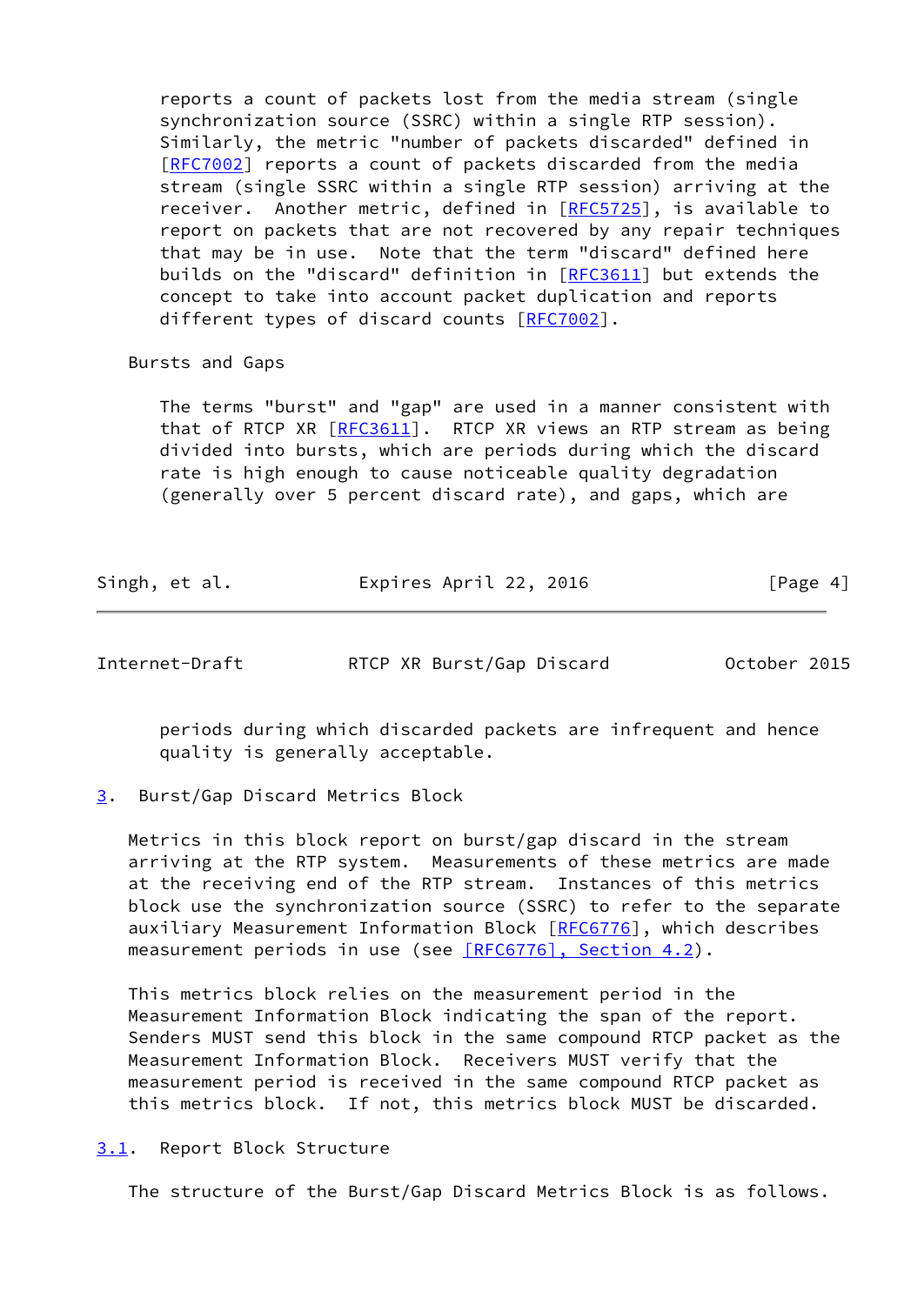$0$  1 2 3 0 1 2 3 4 5 6 7 8 9 0 1 2 3 4 5 6 7 8 9 0 1 2 3 4 5 6 7 8 9 0 1 +-+-+-+-+-+-+-+-+-+-+-+-+-+-+-+-+-+-+-+-+-+-+-+-+-+-+-+-+-+-+-+-+  $BT=IBGD$  | I | resv | Block Length = 5 +-+-+-+-+-+-+-+-+-+-+-+-+-+-+-+-+-+-+-+-+-+-+-+-+-+-+-+-+-+-+-+-+ SSRC of Source +-+-+-+-+-+-+-+-+-+-+-+-+-+-+-+-+-+-+-+-+-+-+-+-+-+-+-+-+-+-+-+-+ Threshold | Sum of Burst Durations (ms) +-+-+-+-+-+-+-+-+-+-+-+-+-+-+-+-+-+-+-+-+-+-+-+-+-+-+-+-+-+-+-+-+ Packets Discarded in Bursts | Number of | +-+-+-+-+-+-+-+-+-+-+-+-+-+-+-+-+-+-+-+-+-+-+-+-+-+-+-+-+-+-+-+-+ | Bursts | Total Packets Expected in Bursts | +-+-+-+-+-+-+-+-+-+-+-+-+-+-+-+-+-+-+-+-+-+-+-+-+-+-+-+-+-+-+-+-+ Discard Count +-+-+-+-+-+-+-+-+-+-+-+-+-+-+-+-+-+-+-+-+-+-+-+-+-+-+-+-+-+-+-+-+

Figure 1: Report Block Structure

<span id="page-5-0"></span>[3.2](#page-5-0). Definition of Fields in Burst/Gap Discard Metrics Block

Block Type (BT): 8 bits

 A Burst/Gap Discard Metrics Block is identified by the constant IBGD.

| Singh, et al. | Expires April 22, 2016 | [Page 5] |
|---------------|------------------------|----------|
|               |                        |          |

Internet-Draft RTCP XR Burst/Gap Discard October 2015

 [Note to RFC Editor: Please replace IBGD with the IANA provided RTCP XR block type for this block.]

Interval Metric flag (I): 2 bits

 This field is used to indicate whether the burst/gap discard metrics are Sampled, Interval, or Cumulative metrics [\[RFC6792](https://datatracker.ietf.org/doc/pdf/rfc6792)]:

 I=10: Interval Duration - the reported value applies to the most recent measurement interval duration between successive metrics reports.

 I=11: Cumulative Duration - the reported value applies to the accumulation period characteristic of cumulative measurements.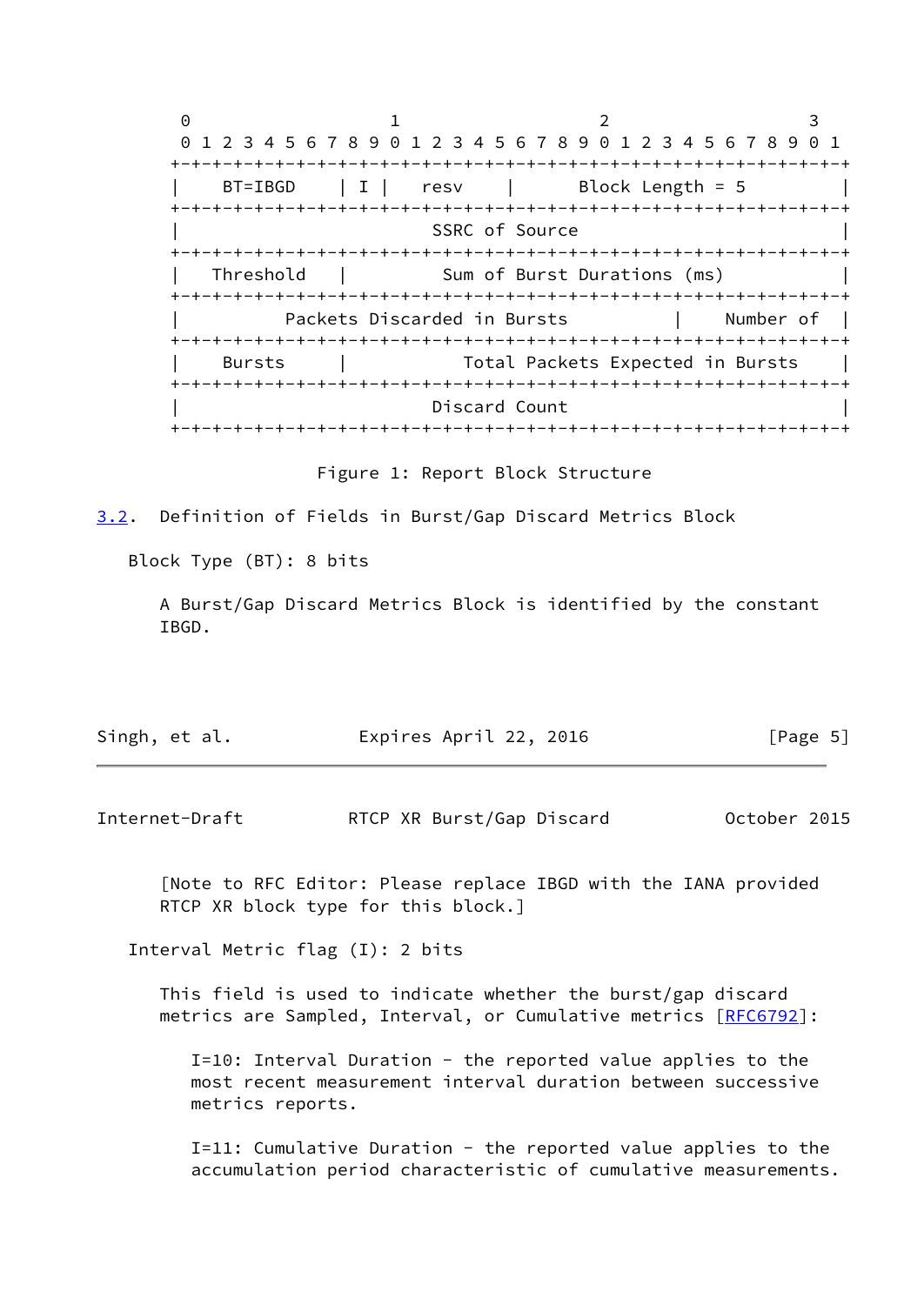I=01: Sampled Value - the reported value is a sampled instantaneous value.

 In this document, burst/gap discard metrics can only be measured over definite intervals and cannot be sampled. Also, the value I=00 is reserved for future use. Senders MUST NOT use the values  $I=00$  or  $I=01$ . If a block is received with  $I=00$  or  $I=01$ , the receiver MUST discard the block.

Reserved (resv): 6 bits

 These bits are reserved. They MUST be set to zero by senders and ignored by receivers (see [\[RFC6709\], Section](https://datatracker.ietf.org/doc/pdf/rfc6709#section-4.2) 4.2).

Block Length: 16 bits

 The length of this report block in 32-bit words, minus one. For the Burst/Gap Discard Metrics Block, the block length is equal to 5. The block MUST be discarded if the block length is set to a different value.

SSRC of Source: 32 bits

As defined in **Section [4.1 of \[RFC3611\]](https://datatracker.ietf.org/doc/pdf/rfc3611#section-4.1)**.

Threshold: 8 bits

The Threshold is equivalent to Gmin in  $[REC3611]$ , i.e., the number of successive packets that must not be discarded prior to and following a discard packet in order for this discarded packet to be regarded as part of a gap. Note that the Threshold is set in accordance with the Gmin calculation defined in Section [4.7.2 of](https://datatracker.ietf.org/doc/pdf/rfc3611#section-4.7.2)  [\[RFC3611\]](https://datatracker.ietf.org/doc/pdf/rfc3611#section-4.7.2).

| Singh, et al. | Expires April 22, 2016 | [Page 6] |
|---------------|------------------------|----------|
|               |                        |          |

<span id="page-6-0"></span>Internet-Draft RTCP XR Burst/Gap Discard October 2015

Sum of Burst Durations (ms): 24 bits

 The total duration of bursts of discarded packets in the period of the report (Interval or Cumulative).

 The measured value is an unsigned value. If the measured value exceeds 0xFFFFFD, the value 0xFFFFFE MUST be reported to indicate an over-range measurement. If the measurement is unavailable, the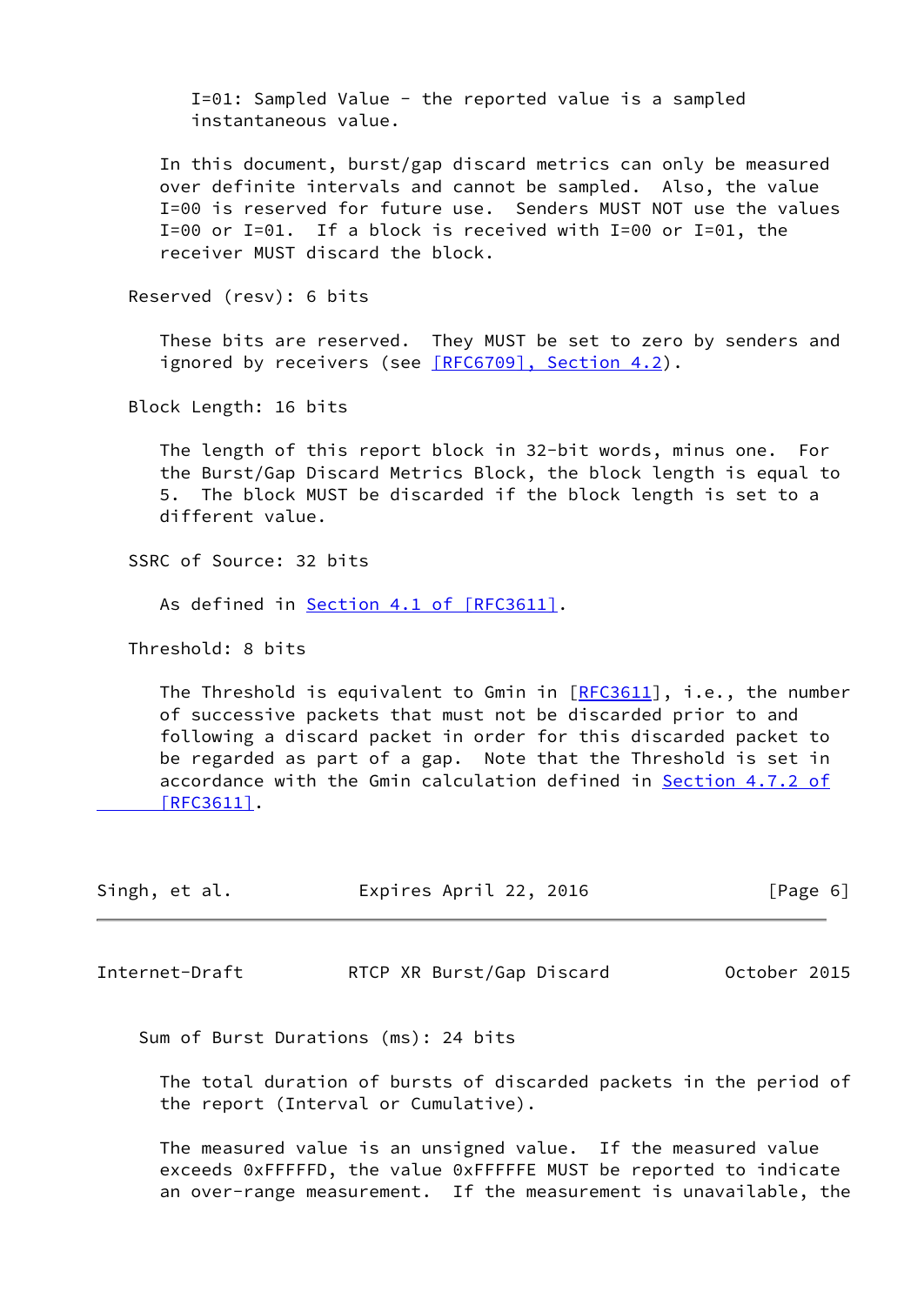value 0xFFFFFF MUST be reported.

Packets Discarded in Bursts: 24 bits

 The total number of packets discarded during discard bursts, as defined in Section [3.2 of \[RFC7002\]](https://datatracker.ietf.org/doc/pdf/rfc7002#section-3.2).

Number of Bursts: 16 bits

 The number of discard bursts in the period of the report (Interval or Cumulative).

 The measured value is an unsigned value. If the measured value exceeds 0xFFFD, the value 0xFFFE MUST be reported to indicate an over-range measurement. If the measurement is unavailable, the value 0xFFFF MUST be reported.

Total Packets Expected in Bursts: 24 bits

 The total number of packets expected during discarded bursts (that is, the sum of received packets and lost packets). The metric is defined in [[RFC7003](https://datatracker.ietf.org/doc/pdf/rfc7003)].

Discard Count: 32 bits

 Number of packets discarded over the period (Interval or Cumulative) covered by this report, as defined in [Section](https://datatracker.ietf.org/doc/pdf/rfc7002#section-3.2) 3.2 of  [\[RFC7002\]](https://datatracker.ietf.org/doc/pdf/rfc7002#section-3.2).

<span id="page-7-0"></span>[3.3](#page-7-0). Derived Metrics Based on the Reported Metrics

 The metrics described here are intended to be used in conjunction with information from the Measurement Information Block [\[RFC6776](https://datatracker.ietf.org/doc/pdf/rfc6776)].

 These metrics provide the following information relevant to statistical parameters (depending on cumulative of interval measures), for example:

Singh, et al. **Expires April 22, 2016** [Page 7]

<span id="page-7-1"></span>Internet-Draft RTCP XR Burst/Gap Discard October 2015

o The average discarded burst size, which can be calculated by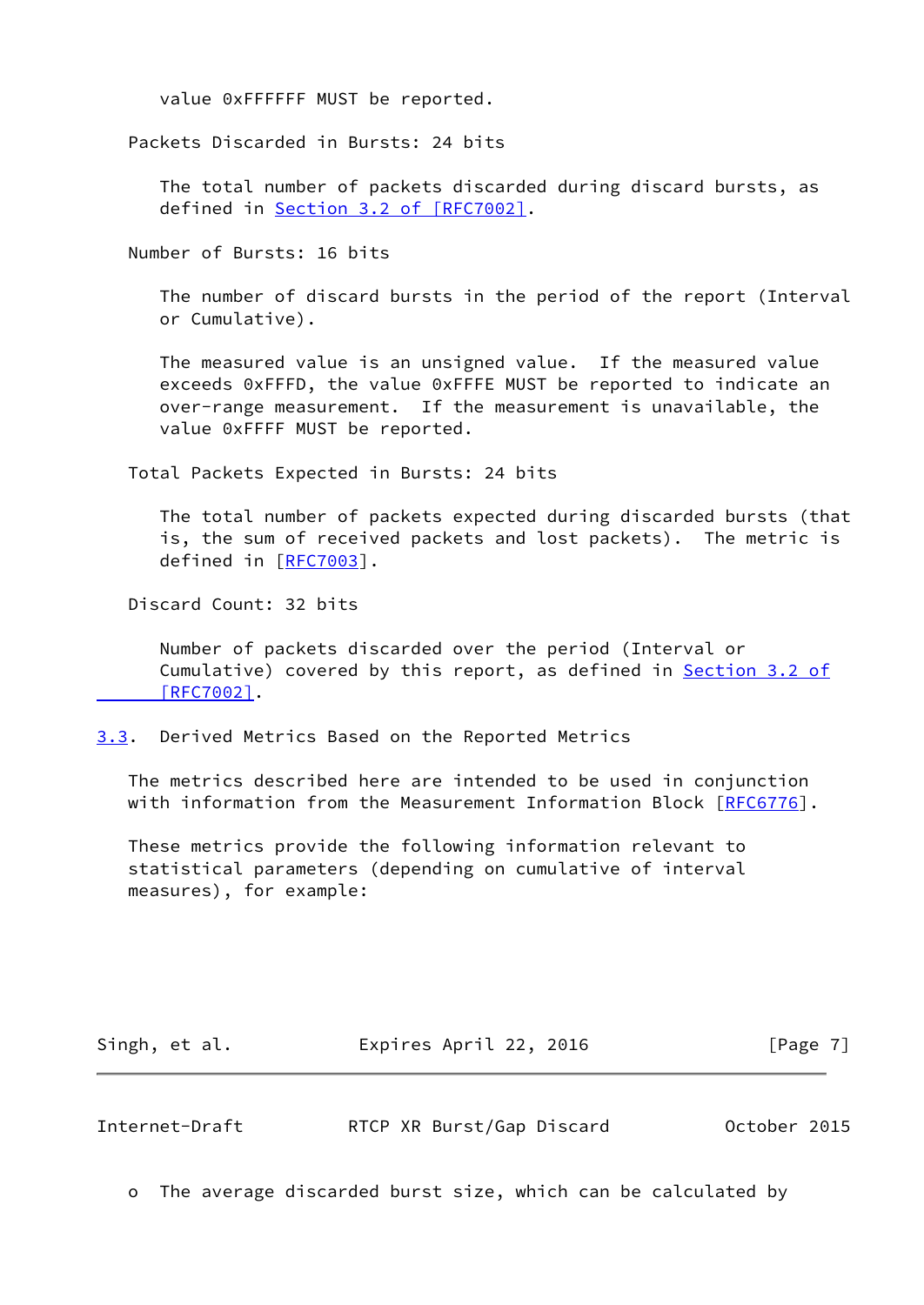dividing the metric "Packets Discarded in Bursts" with the "Number of Bursts".

 o The average burst duration, which can be calculated by dividing the metric "Sum of Burst Durations (ms)" with the "Number of bursts".

### <span id="page-8-0"></span>[4](#page-8-0). Considerations for Voice-over-IP Applications

 This metrics block is applicable to a broad range of RTP applications. Where the metric is used with a Voice-over-IP (VoIP) application and the stream repair means is not available, the following considerations apply.

 RTCP XR views a call as being divided into bursts, which are periods during which the discard rate is high enough to cause noticeable call quality degradation (generally over 5 percent discard rate) and gaps, which are periods during which discarded packets are infrequent and hence call quality is generally acceptable.

 If voice activity detection is used, the burst and gap duration shall be determined as if silence packets had been sent, i.e., a period of silence in excess of Gmin packets will terminate a burst condition.

The recommended value for the threshold Gmin in [\[RFC3611](https://datatracker.ietf.org/doc/pdf/rfc3611)] results in a burst being a period of time during which the call quality is degraded to a similar extent to a typical pulse code modulation (PCM) severely errored second.

<span id="page-8-1"></span>[5](#page-8-1). SDP Signaling

 [RFC3611] defines the use of SDP (Session Description Protocol) [\[RFC4566](https://datatracker.ietf.org/doc/pdf/rfc4566)] for signaling the use of XR blocks. XR blocks MAY be used without prior signaling.

### <span id="page-8-2"></span>[5.1](#page-8-2). SDP rtcp-xr Attribute Extension

This section augments the SDP [[RFC4566](https://datatracker.ietf.org/doc/pdf/rfc4566)] attribute "rtcp-xr" defined in [[RFC3611\]](https://datatracker.ietf.org/doc/pdf/rfc3611) by providing an additional value of "xr-format" to signal the use of the report block defined in this document. The ABNF [\[RFC5234](https://datatracker.ietf.org/doc/pdf/rfc5234)] syntax is as follows.

xr-format =/ xr-ind-bgd-block

xr-ind-bgd-block = "ind-burst-gap-discard"

Singh, et al. **Expires April 22, 2016** [Page 8]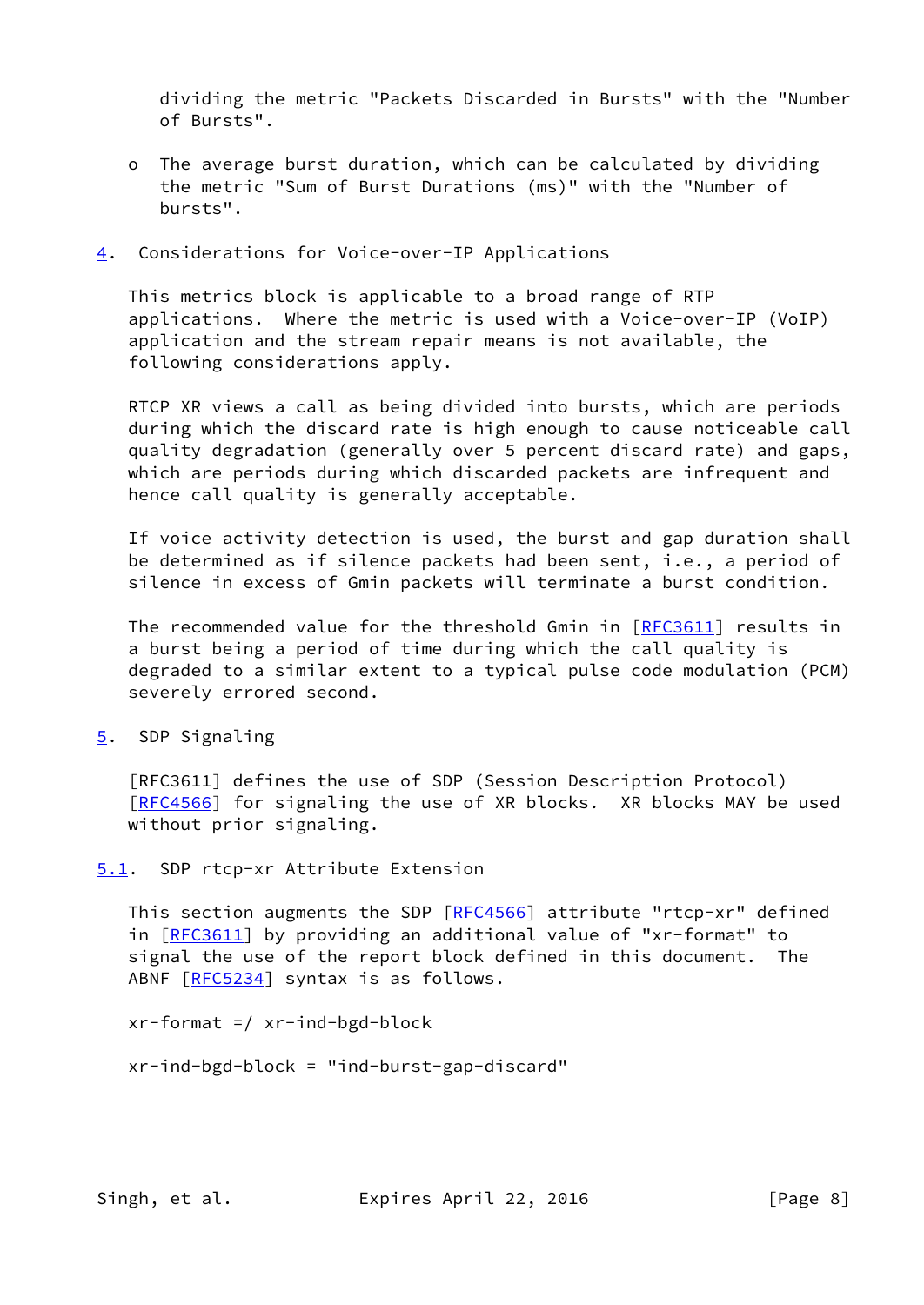<span id="page-9-1"></span><span id="page-9-0"></span>[5.2](#page-9-0). Offer/Answer Usage

 When SDP is used in Offer/Answer context, the SDP Offer/Answer usage defined in [[RFC3611\]](https://datatracker.ietf.org/doc/pdf/rfc3611) for unilateral "rtcp-xr" attribute parameters applies. For detailed usage in Offer/Answer for unilateral parameters, refer to Section [5.2 of \[RFC3611\]](https://datatracker.ietf.org/doc/pdf/rfc3611#section-5.2).

<span id="page-9-2"></span>[6](#page-9-2). IANA Considerations

 New block types for RTCP XR are subject to IANA registration. For general guidelines on IANA considerations for RTCP XR, refer to [\[RFC3611](https://datatracker.ietf.org/doc/pdf/rfc3611)].

<span id="page-9-3"></span>[6.1](#page-9-3). New RTCP XR Block Type Value

 This document assigns the block type value IBGD in the IANA "RTP Control Protocol Extended Reports (RTCP XR) Block Type Registry" to the "Burst/Gap Discard Metrics Block".

 [Note to RFC Editor: Please replace IBGD with the IANA provided RTCP XR block type for this block.]

<span id="page-9-4"></span>[6.2](#page-9-4). New RTCP XR SDP Parameter

 This document also registers a new parameter "ind-burst-gap-discard" in the "RTP Control Protocol Extended Reports (RTCP XR) Session Description Protocol (SDP) Parameters Registry".

<span id="page-9-5"></span>[6.3](#page-9-5). Contact Information for Registrations

The contact information for the registrations is:

RAI Area Directors <rai-ads@tools.ietf.org>

<span id="page-9-6"></span>[7](#page-9-6). Security Considerations

 It is believed that this RTCP XR block introduces no new security considerations beyond those described in [\[RFC3611](https://datatracker.ietf.org/doc/pdf/rfc3611)]. This block does not provide per-packet statistics, so the risk to confidentiality documented in [Section 7,](#page-9-6) paragraph 3 of [\[RFC3611](https://datatracker.ietf.org/doc/pdf/rfc3611)] does not apply.

<span id="page-9-7"></span>[8](#page-9-7). Contributors

Qin Wu, Rachel Huang, and Alan Clark wrote [RFC7003](https://datatracker.ietf.org/doc/pdf/rfc7003), which this document extends.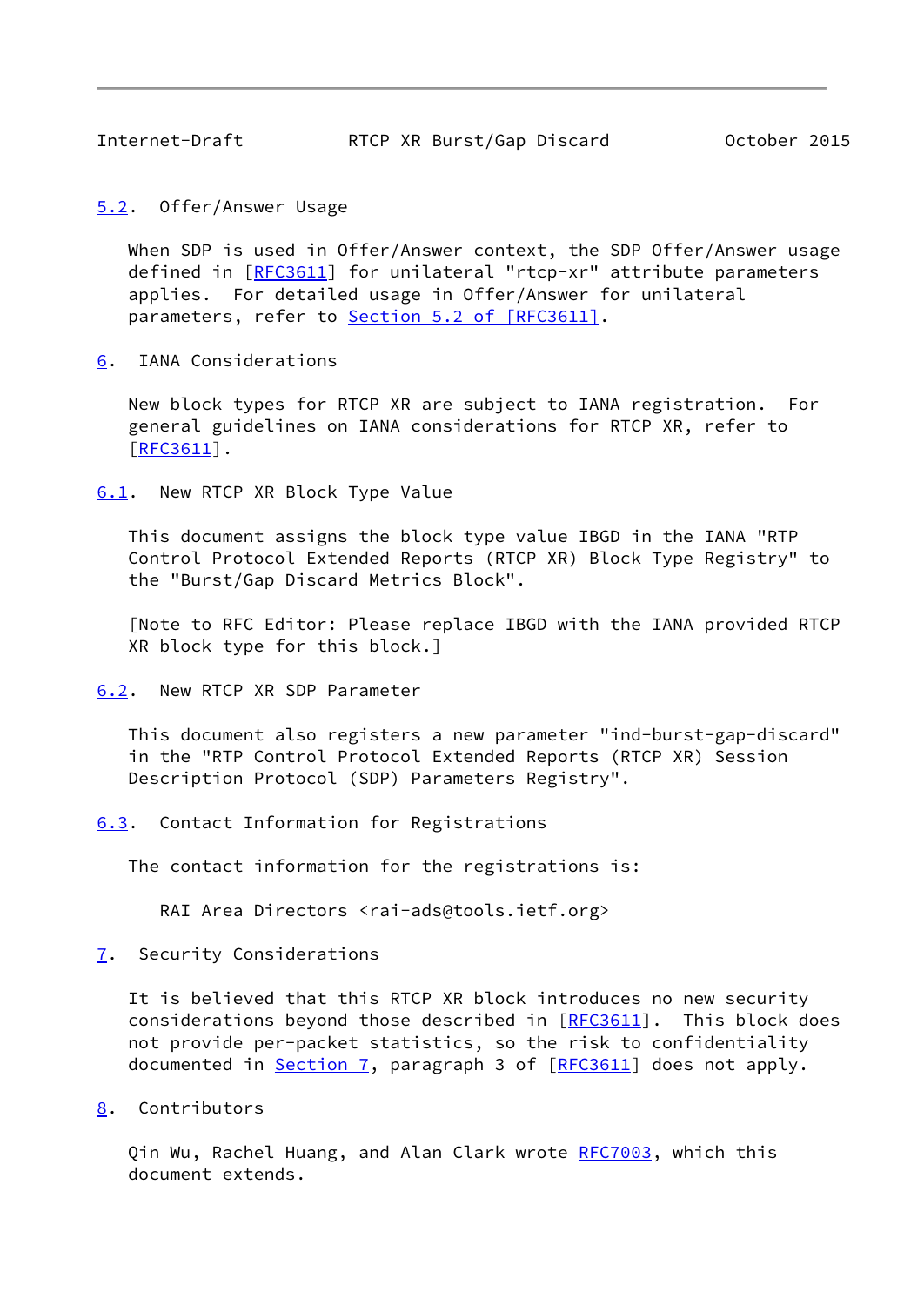<span id="page-10-1"></span><span id="page-10-0"></span>[9](#page-10-0). Acknowledgments

 The authors acknowledge the reviews and feedback provided by various people.

- <span id="page-10-2"></span>[10.](#page-10-2) References
- <span id="page-10-3"></span>[10.1](#page-10-3). Normative References
	- [RFC2119] Bradner, S., "Key words for use in RFCs to Indicate Requirement Levels", [BCP 14](https://datatracker.ietf.org/doc/pdf/bcp14), [RFC 2119](https://datatracker.ietf.org/doc/pdf/rfc2119), March 1997.
	- [RFC3550] Schulzrinne, H., Casner, S., Frederick, R., and V. Jacobson, "RTP: A Transport Protocol for Real-Time Applications", STD 64, [RFC 3550](https://datatracker.ietf.org/doc/pdf/rfc3550), July 2003.
	- [RFC3611] Friedman, T., Caceres, R., and A. Clark, "RTP Control Protocol Extended Reports (RTCP XR)", [RFC 3611](https://datatracker.ietf.org/doc/pdf/rfc3611), November 2003.
	- [RFC4566] Handley, M., Jacobson, V., and C. Perkins, "SDP: Session Description Protocol", [RFC 4566](https://datatracker.ietf.org/doc/pdf/rfc4566), July 2006.
	- [RFC5234] Crocker, D., Ed. and P. Overell, "Augmented BNF for Syntax Specifications: ABNF", STD 68, [RFC 5234](https://datatracker.ietf.org/doc/pdf/rfc5234), DOI 10.17487/ [RFC5234](https://datatracker.ietf.org/doc/pdf/rfc5234), January 2008, <<http://www.rfc-editor.org/info/rfc5234>>.
	- [RFC5725] Begen, A., Hsu, D., and M. Lague, "Post-Repair Loss RLE Report Block Type for RTP Control Protocol (RTCP) Extended Reports (XRs)", [RFC 5725,](https://datatracker.ietf.org/doc/pdf/rfc5725) February 2010.
	- [RFC6776] Clark, A. and Q. Wu, "Measurement Identity and Information Reporting Using a Source Description (SDES) Item and an RTCP Extended Report (XR) Block", [RFC 6776](https://datatracker.ietf.org/doc/pdf/rfc6776), October 2012.
- <span id="page-10-4"></span>[10.2](#page-10-4). Informative References

<span id="page-10-5"></span>[I-D.ietf-payload-flexible-fec-scheme]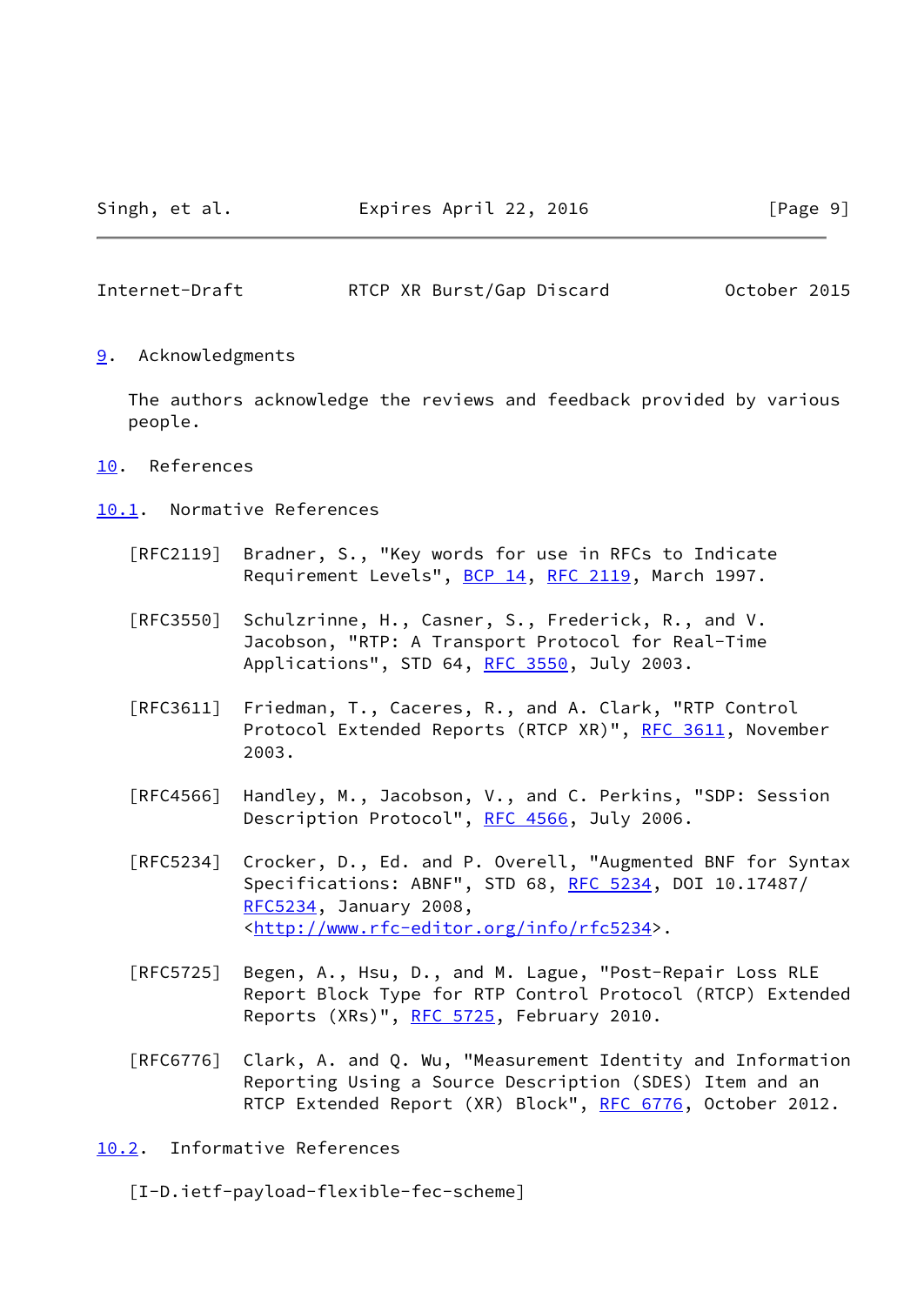Singh, V., Begen, A., Zanaty, M., and G. Mandyam, "RTP Payload Format for Flexible Forward Error Correction (FEC)", [draft-ietf-payload-flexible-fec-scheme-01](https://datatracker.ietf.org/doc/pdf/draft-ietf-payload-flexible-fec-scheme-01) (work in progress), October 2015.

 [RFC4588] Rey, J., Leon, D., Miyazaki, A., Varsa, V., and R. Hakenberg, "RTP Retransmission Payload Format", [RFC 4588,](https://datatracker.ietf.org/doc/pdf/rfc4588) July 2006.

| Singh, et al. | Expires April 22, 2016 | [Page 10] |
|---------------|------------------------|-----------|
|               |                        |           |

Internet-Draft RTCP XR Burst/Gap Discard October 2015

- [RFC5481] Morton, A. and B. Claise, "Packet Delay Variation Applicability Statement", [RFC 5481](https://datatracker.ietf.org/doc/pdf/rfc5481), DOI 10.17487/RFC5481, March 2009, [<http://www.rfc-editor.org/info/rfc5481](http://www.rfc-editor.org/info/rfc5481)>.
- [RFC6390] Clark, A. and B. Claise, "Guidelines for Considering New Performance Metric Development", [BCP 170,](https://datatracker.ietf.org/doc/pdf/bcp170) [RFC 6390](https://datatracker.ietf.org/doc/pdf/rfc6390), October 2011.
- [RFC6709] Carpenter, B., Aboba, B., Ed., and S. Cheshire, "Design Considerations for Protocol Extensions", [RFC 6709,](https://datatracker.ietf.org/doc/pdf/rfc6709) DOI 10.17487/RFC6709, September 2012, <<http://www.rfc-editor.org/info/rfc6709>>.
- [RFC6792] Wu, Q., Ed., Hunt, G., and P. Arden, "Guidelines for Use of the RTP Monitoring Framework", [RFC 6792](https://datatracker.ietf.org/doc/pdf/rfc6792), DOI 10.17487/ [RFC6792](https://datatracker.ietf.org/doc/pdf/rfc6792), November 2012, <<http://www.rfc-editor.org/info/rfc6792>>.
- [RFC6958] Clark, A., Zhang, S., Zhao, J., and Q. Wu, "RTP Control Protocol (RTCP) Extended Report (XR) Block for Burst/Gap Loss Metric Reporting", [RFC 6958,](https://datatracker.ietf.org/doc/pdf/rfc6958) May 2013.
- [RFC7002] Clark, A., Zorn, G., and Q. Wu, "RTP Control Protocol (RTCP) Extended Report (XR) Block for Discard Count Metric Reporting", [RFC 7002,](https://datatracker.ietf.org/doc/pdf/rfc7002) September 2013.
- [RFC7003] Clark, A., Huang, R., and Q. Wu, "RTP Control Protocol (RTCP) Extended Report (XR) Block for Burst/Gap Discard Metric Reporting", [RFC 7003](https://datatracker.ietf.org/doc/pdf/rfc7003), September 2013.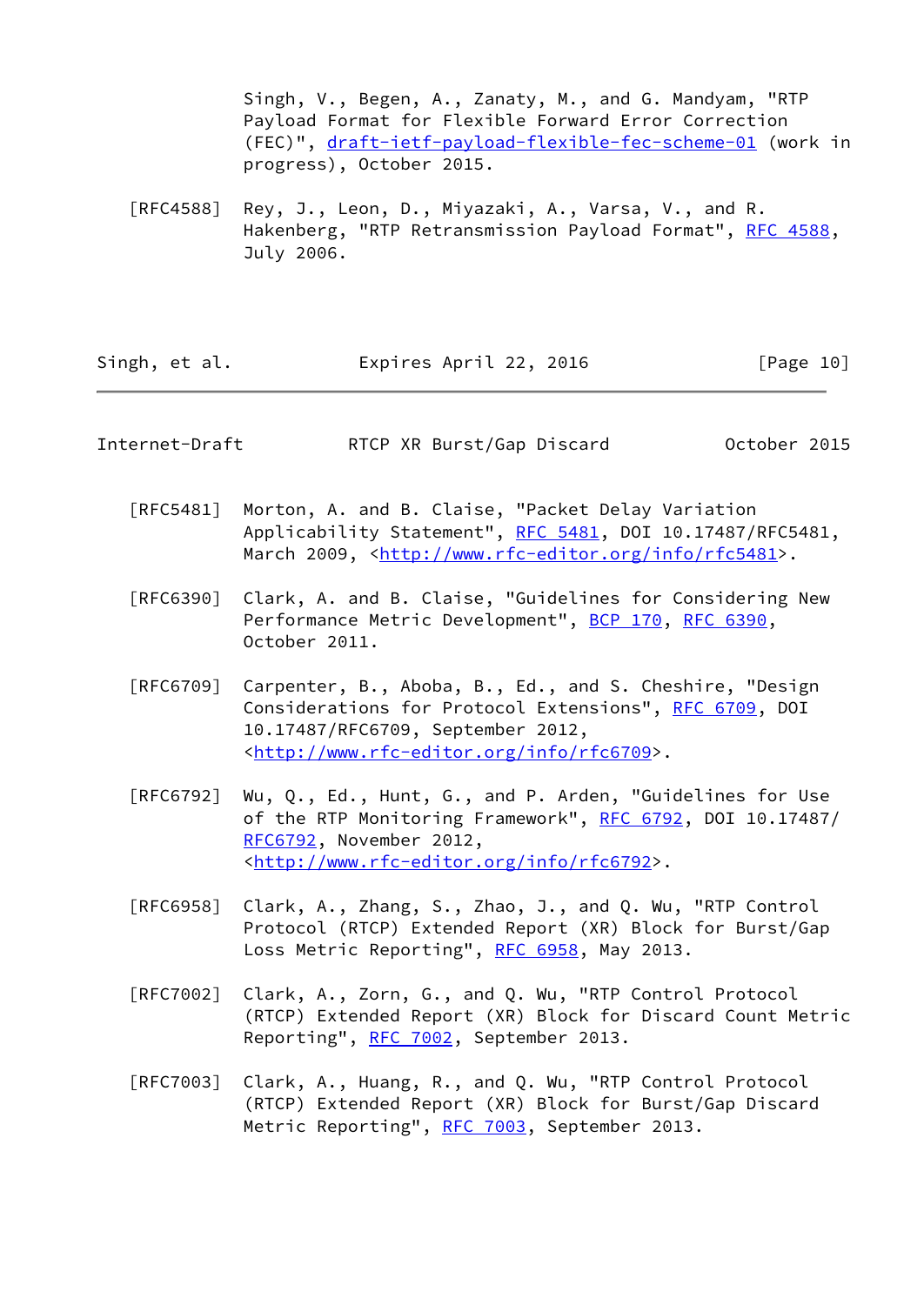|  | Singh, et al. |  |  |
|--|---------------|--|--|
|--|---------------|--|--|

Expires April 22, 2016  $[Page 11]$ 

Internet-Draft RTCP XR Burst/Gap Discard October 2015

<span id="page-12-0"></span>[Appendix A.](#page-12-0) Metrics Represented Using the Template from [RFC 6390](https://datatracker.ietf.org/doc/pdf/rfc6390)

- a. Threshold Metric
	- \* Defined in Appenix A.a of [\[RFC7003](https://datatracker.ietf.org/doc/pdf/rfc7003)].
- b. Sum of burst durations (ms)
	- \* Metric Name: Sum of Burst Durations with Discarded RTP Packets.
	- \* Metric Description: The total duration of bursts of discarded RTP packets in the period of the report.
	- \* Method of Measurement or Calculation: See [Section 3.1](#page-4-2), Sum of Burst Durations definition.
	- \* Units of Measurement: See [Section 3.1](#page-4-2), Sum of Burst Durations definition.
	- \* Measurement Point(s) with Potential Measurement Domain: See [Section 3,](#page-4-0) 1st paragraph.
	- \* Measurement Timing: See **Section 3**, 2nd paragraph for measurement timing and **Section 3.1** for Interval Metric flag.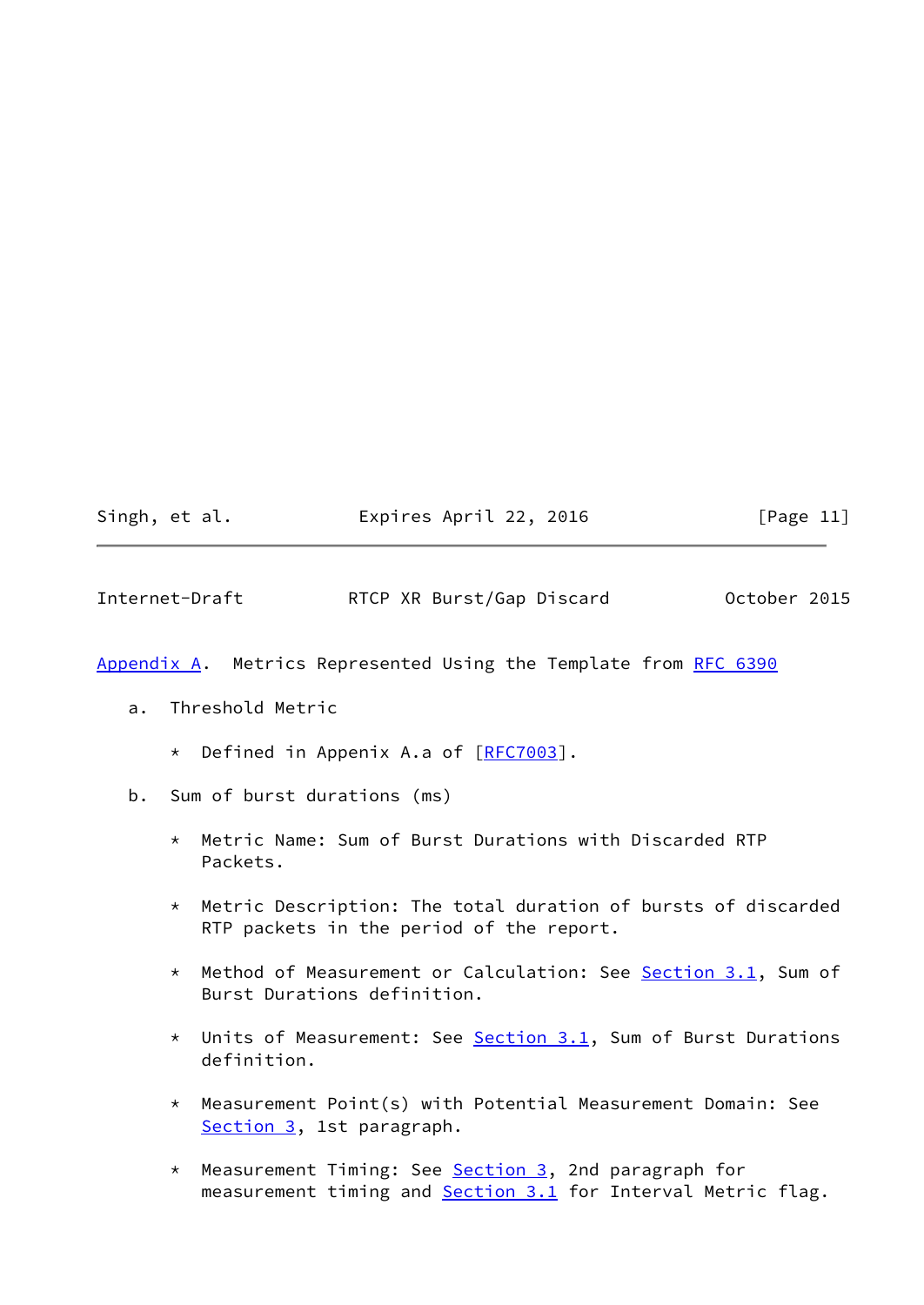- \* Use and Applications: See [Section 1.4](#page-3-1).
- \* Reporting Model: See [RFC 3611.](https://datatracker.ietf.org/doc/pdf/rfc3611)
- c. Packets Discarded in Bursts Metric
	- \* Defined in Appenix A.b of [\[RFC7003](https://datatracker.ietf.org/doc/pdf/rfc7003)].
- d. Number of bursts
	- \* Metric Name: Number of discard bursts in RTP.
	- \* Metric Description: The total number of bursts with discarded RTP packets in the period of the report.
	- \* Method of Measurement or Calculation: See [Section 3.1](#page-4-2), Number of discard bursts definition.
	- \* Units of Measurement: See [Section 3.1](#page-4-2) for the Number of bursts definition.

| Singh, et al. | Expires April 22, 2016 | [Page 12] |
|---------------|------------------------|-----------|
|               |                        |           |

- \* Measurement Point(s) with Potential Measurement Domain: See [Section 3,](#page-4-0) 1st paragraph.
- \* Measurement Timing: See [Section 3,](#page-4-0) 2nd paragraph for measurement timing and **Section 3.1** for Interval Metric flag.
- \* Use and Applications: See [Section 1.4](#page-3-1).
- \* Reporting Model: See [RFC 3611.](https://datatracker.ietf.org/doc/pdf/rfc3611)
- e. Total Packets Expected in Bursts Metric
	- \* Defined in Appenix A.c of [\[RFC7003](https://datatracker.ietf.org/doc/pdf/rfc7003)].
- f. Discard Count
	- \* Defined in Appenix A.a of [\[RFC7002](https://datatracker.ietf.org/doc/pdf/rfc7002)].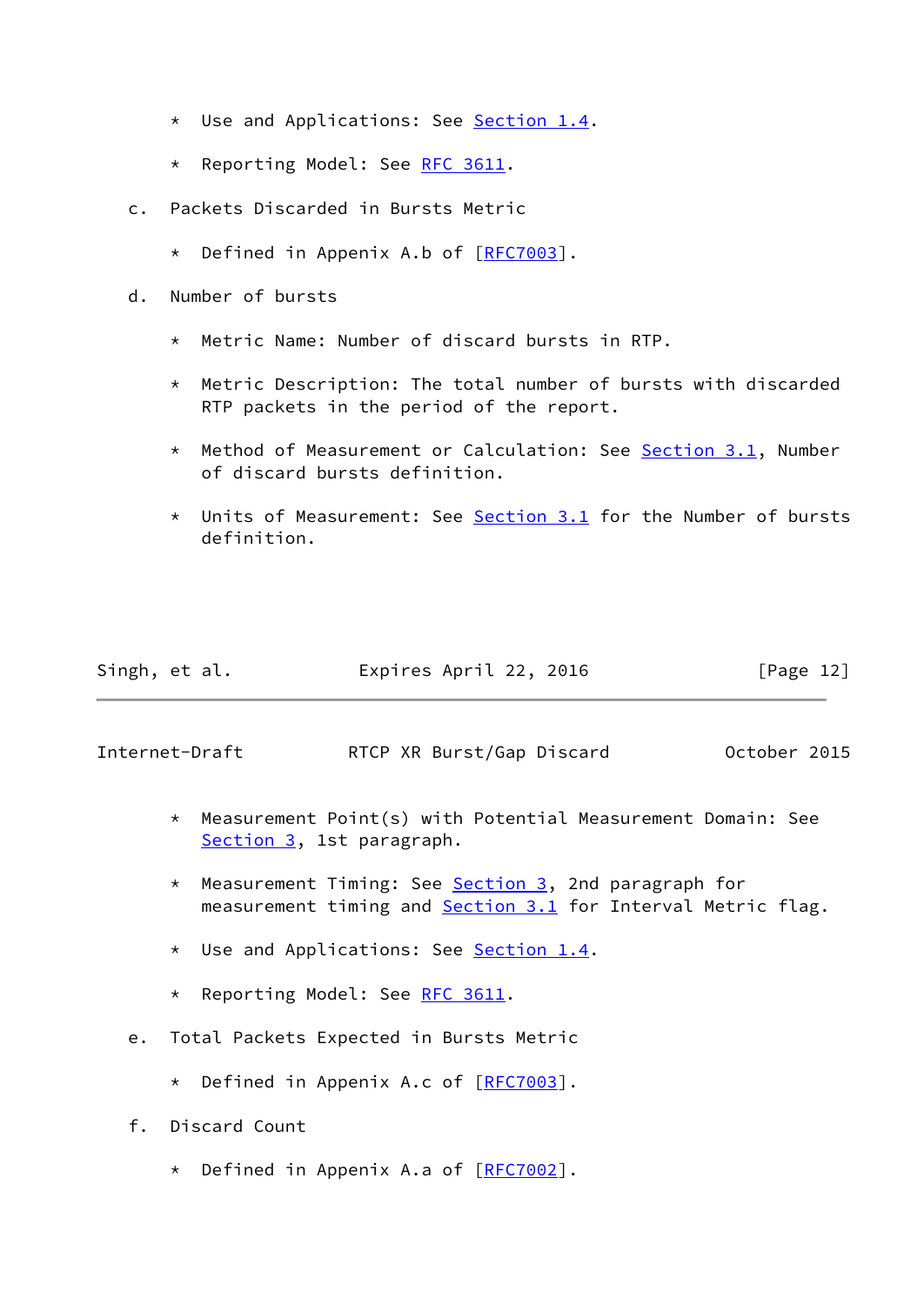Authors' Addresses

 Varun Singh (editor) Nemu Dialogue Systems Oy Runeberginkatu 4c A 4 Helsinki 00100 Finland

 EMail: varun@callstats.io URI: <http://www.callstats.io/>

 Colin Perkins University of Glasgow School of Computing Science Glasgow G12 8QQ United Kingdom

EMail: csp@csperkins.org

 Alan Clark Telchemy Incorporated 2905 Premiere Parkway, Suite 280 Duluth, GA 30097 USA

EMail: alan.d.clark@telchemy.com

Singh, et al. **Expires April 22, 2016** [Page 13]

Internet-Draft RTCP XR Burst/Gap Discard October 2015

 Rachel Huang Huawei Technologies Co., Ltd. 101 Software Avenue, Yuhua District Nanjing, Jiangsu 210012 China

EMail: Rachel@huawei.com